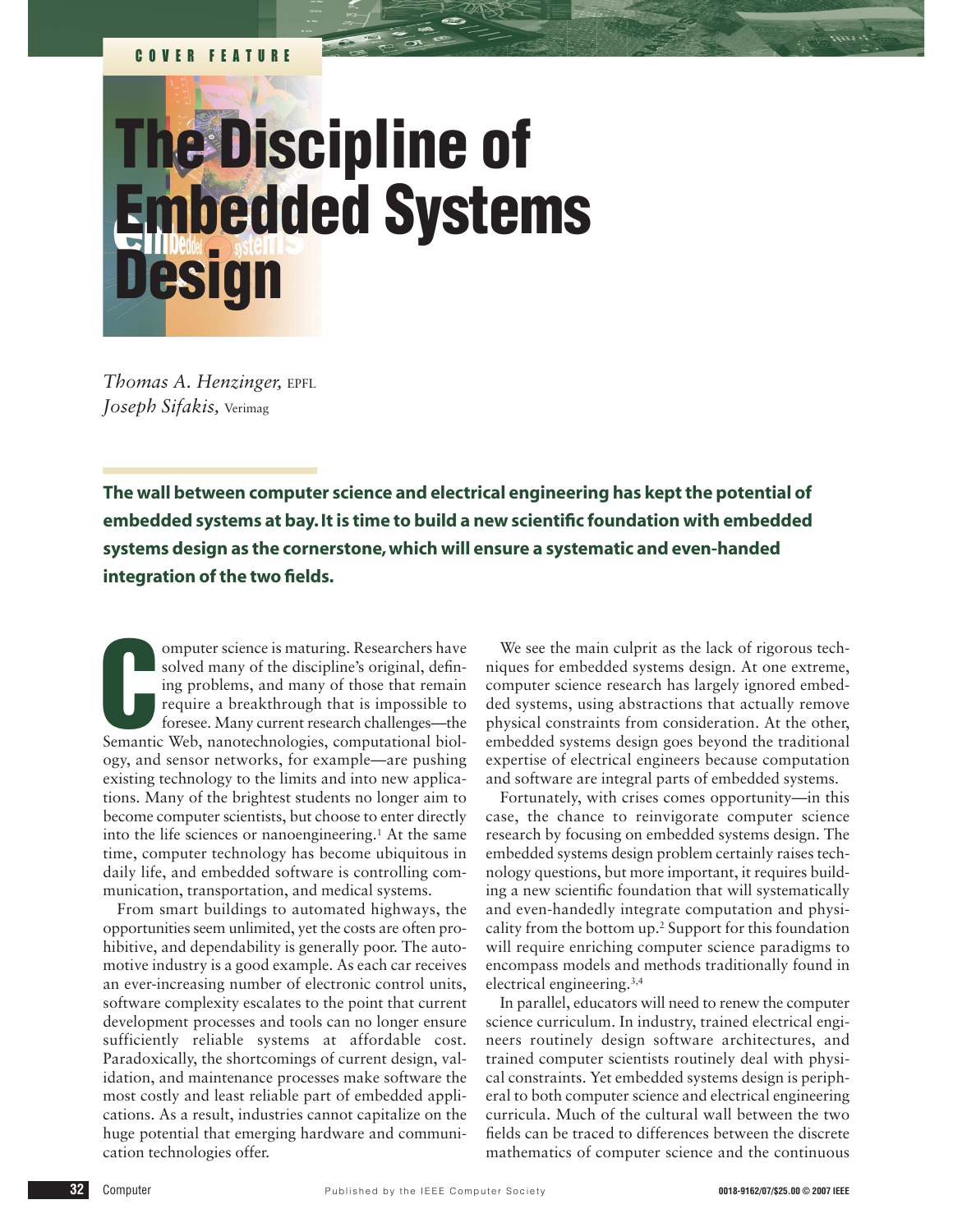mathematics of traditional engineering. The industry desperately needs engineers who feel equally at home in both worlds. The embedded systems design discipline has the potential to produce such integrated talent. But defining its scientific foundation will take a concerted, coordinated effort on the part of research, academia, industry, and policy makers.

# **THE DESIGN PROBLEM**

An embedded system is an engineering artifact involving computation that is subject to physical constraints. The physical constraints arise through the two ways that computational processes interact with the physical world: reaction to a physical environment and

execution on a physical platform. Common *reaction* constraints specify deadlines, throughput, and jitter and originate from behavioral requirements. Common *execution* constraints bound available processor speeds, power, and hardware failure rates and originate from implementation choices. Control theory deals with reaction constraints; computer engineering deals with execution constraints. The key to embedded systems design is gaining control of the interplay between computation and both kinds of constraints to meet a given set of requirements on a given implementation platform.

#### **General versus embedded systems design**

Systems design derives an abstract system representation from requirements—a model—from which a system can be generated automatically. Software design, for example, derives a program from which a compiler can generate code; hardware design derives a hardware description from which a computer-aided design tool can synthesize a circuit. In both domains, the design process usually mixes bottom-up activities, such as the reuse and adaptation of component libraries, and topdown activities, such as successive model refinement to meet a set of requirements.

Although they are similar to other computing systems because they have software, hardware, and an environment, embedded systems differ in an essential way: Since they involve computation that is subject to physical constraints, the powerful separation of computation (software) from physicality (platform and environment)—traditionally, a central enabling concept in computer science—does not work for embedded systems. Instead, embedded systems design requires a more holistic approach that integrates essential paradigms from hardware and software design and control theory.

# **Differing design principles**

Embedded systems design is not a straightforward extension of either hardware or software design. Rather,



*Figure 1. An analytical model.The block diagram models an inverted pendulum controlled by a discrete controller, described in Matlab's Simulink. From feedback signals and a periodic input, the controller generates an ideal control signal, which jitter and noise functions transform.*

design theories and practices for hardware and software are tailored toward the individual properties of these two domains, often using abstractions that are diametrically opposed.

Hardware systems designers, for example, compose a system from interconnected, inherently parallel building blocks, which can represent transistors, logic gates, functional components such as adders, or architectural components such as processors. Although the abstraction level changes, the building blocks are always deterministic, or probabilistic, and their composition is determined by how data flows among them. A building block's formal semantics consist of a transfer function, typically specified by equations. Thus, the basic operation for constructing hardware models is the composition of transfer functions. This type of equation-based model is an *analytical* model, such as the example in Figure 1. Examples of analytical models include netlists, dataflow diagrams, and other notations for describing system structure.

Software systems designers, in contrast, use sequential building blocks, such as objects and threads, whose structure often changes dynamically. Designers can create, delete, or migrate blocks, which can represent instructions, subroutines, or software components. An abstract machine, also known as a virtual machine or automaton, defines a block's formal semantics operationally. Abstract machines can be nondeterministic, and designers define the blocks' composition by specifying how control flows among them. For example, the atomic blocks of different threads are typically interleaved, possibly using synchronization operations to constrain them. Thus, the basic operation for constructing software models is the product of sequential machines. This type of machine-based model is a *computational* model, such as the state diagram fragment<sup>5</sup> in Figure 2. Examples of computational models include programs, state machines, and other notations for describing system dynamics.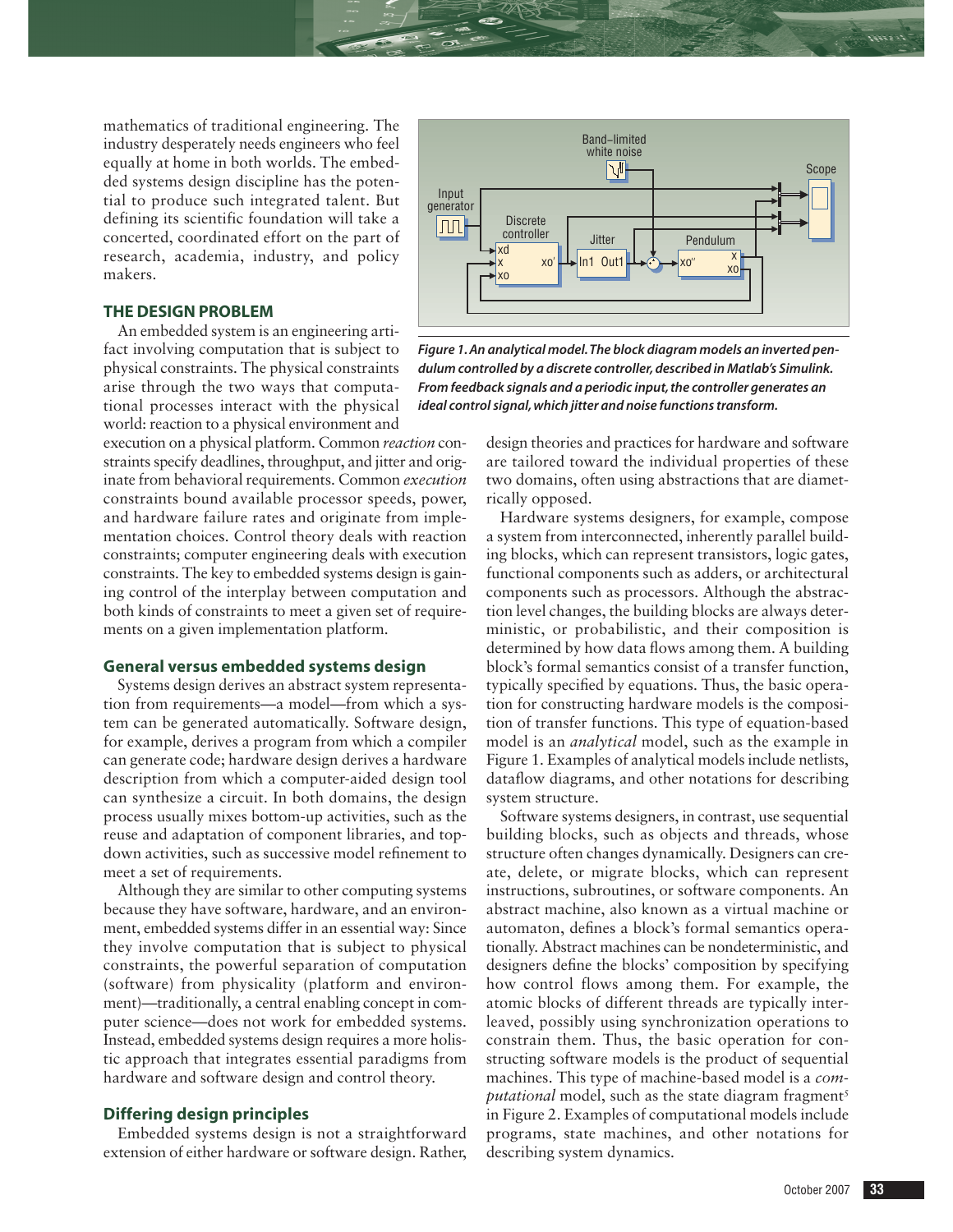

*Figure 2. A computational model.The state diagram fragment models a part of the flight controller for the Ariane 5 rocket, described in Rational Rose UML. State diagrams are extended automata that specify the behavior of objects.The transitions are labeled with guarded commands involving two types of interaction between objects: synchronous function calls and asynchronous message passing.*

Analytical and computational models embody orthogonal abstractions. Analytical models deal naturally with concurrency and with quantitative constraints, but struggle with partial and incremental specifications (nondeterminism) and computational complexity. Equation-based models and associated analytical methods are used not only in hardware design and control theory, but also in scheduling and performance evaluation. Computational models, on the other hand, naturally support nondeterministic abstraction hierarchies and a rich theory of computational complexity, but taming concurrency and incorporate physical constraints is difficult.

Many major computer science paradigms, such as the Turing machine and the thread concurrency model, have succeeded precisely because they abstract away all physical notions of concurrency and all physical constraints on computation. Indeed, entire computer science subfields are built on and flourish because of such abstractions. In operating systems and distributed computing, both time sharing and parallelism are famously abstracted to the

terministic sequential computation. In algorithms and complexity theory, real time is abstracted to big-O time, and physical memory to big-O space. These powerful abstractions are inadequate for embedded systems design.

same concept, namely, nonde-

# **Differing system requirements**

Analytical and computational models aim to satisfy different system requirements. *Functional* requirements specify the expected services, functionality, and features—independent of the implementation. *Extrafunctional* requirements specify performance and robustness. The former demand the efficient use of real-time and implementation resources, while the latter require the ability to deliver some minimal functionality under circumstances that deviate from nominal. Functional requirements are naturally expressed in discrete, logic-based formalisms. However, to express many extrafunctional requirements, designers need real-valued quantities to represent physical

constraints and probabilities.

For software, the dominant driver is correct functionality, and designers often discretely specify even performance and robustness, such as the number of messages exchanged or failures tolerated. For hardware, continuous performance and robustness measures are more prominent and refer to physical resource levels, such as clock frequency, energy consumption, latency, mean time to failure, and cost. Critical to embedded systems design is the ability to quantify tradeoffs among functionality, performance, and robustness under given technical and economic constraints.

#### **Differing design processes**

Analytical and computational models support different design processes. Equation-based modeling yields rich analytical tools, especially if stochastic behavior is present. Moreover, for a system with only a few basic building block types, as in circuit design, automatic synthesis techniques have proved extraordinarily successful in designing very large systems. Indeed, they have basically spawned the elec-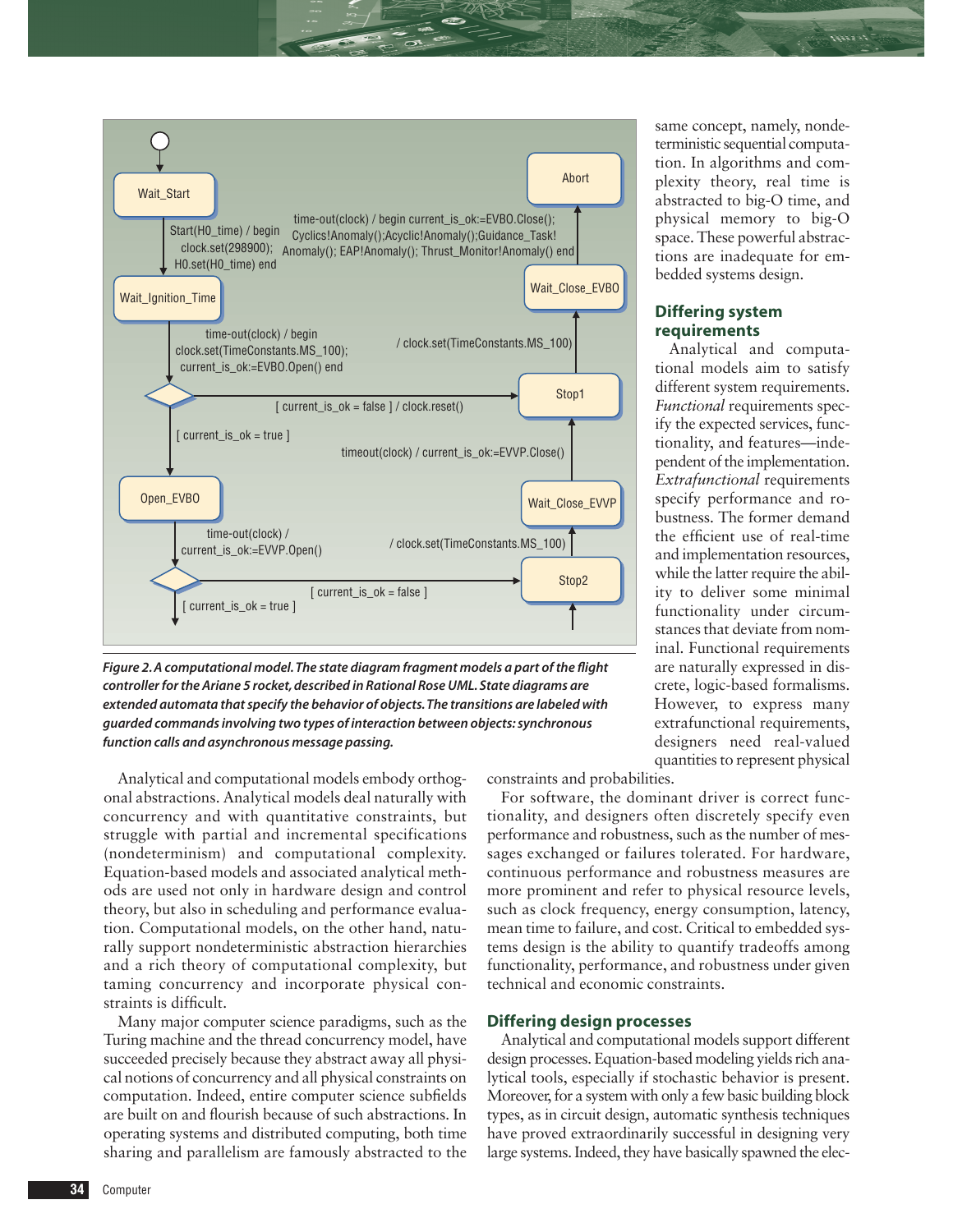tronic design automation industry. Machine-based models, on the other hand, while sacrificing powerful analytical and synthesis techniques, are directly executable. They also give the designer more fine-grained control and provide a greater space for design variety and optimization. Indeed, robust software architectures and efficient algorithms are still designed individually, not automatically generated, and this will likely remain so for some time. The emphasis, therefore, shifts from design synthesis to design verification—the proof of correctness.

# **CURRENT DESIGN PRACTICES**

The sidebar "Three Generations of Embedded Systems Design" describes the historical progression of embedded systems design practices. Current trends are moving away from the specificity that particular programming languages and implementation platforms offer toward greater genericity. Practices typically use higher levels of abstraction, as in model-based design, and apply either critical or best-effort systems engineering.

# **Three Generations of Embedded Systems Design**

The evolution of embedded systems design shows how design practices have moved from a close coupling of design and implementation levels to relative independence between the two.

#### **Language- and synthesis-based origins**

The first generation of methodologies traced their origins to one of two sources: *Language-based* methods lie in the software tradition, and *synthesis-based* methods stem from the hardware tradition. A language-based approach is centered on a particular programming language with a particular target runtime system (often fixed-priority scheduling with preemption). Early examples include Ada and, more recent, RT-Java. Synthesis-based approaches have evolved from circuit design methodologies. They start from a system description in a tractable, often structural, fragment of a hardware description language such as VHDL and Verilog and automatically derive an implementation that obeys a given set of constraints.

#### **Implementation platform independence**

The second generation of methodologies introduced a semantic separation of the design level from the implementation level to gain maximum independence from a specific execution platform during early design phases. There are several examples. The synchronous programming languages embody an abstract hardware semantics (synchronicity) within software; implementation technologies are available for different platforms, including bare machines and time-triggered architectures. SystemC combines a synchronous hardware semantics with asynchronous execution mechanisms from software (C++); implementations require partitioning into components that will be realized in hardware on the one side and in software on the other. The semantics of common dataflow languages such as Matlab's Simulink are defined through a simulation engine, as is the controller specification in Figure 1; implementations focus on generating efficient code. Languages for describing distributed systems, such as the Specification and Description Language (SDL), generally adopt an asynchronous semantics.

#### **Execution semantics independence**

The third generation of methodologies is based on modeling languages such as the Unified Modeling Language (UML) and Architecture Analysis and Design Language (AADL) and go a step beyond implementation independence. They attempt to be generic not only in the choice of implementation platform, but even in the choice of execution and interaction semantics for abstract system descriptions. This leads to independence from a particular programming language, as well as to an emphasis on system architecture as a means of organizing computation, communication, and resource constraints.

Much recent attention has focused on frameworks for expressing different models of computation and their interoperation.<sup>1-4</sup> These frameworks support the construction of systems from components and high-level primitives for their coordination. They aim to offer not just a disjoint union of models within a common metalanguage, but also to preserve properties during model composition and to support meaningful analyses and transformations across heterogeneous model boundaries.

#### **References**

- 1. F. Balarin et al., "Metropolis: An Integrated Electronic System Design Environment," *Computer*, Apr. 2003, pp. 45-52.
- 2. J. Eker et al., "Taming Heterogeneity: The Ptolemy Approach," *Proc. IEEE*, vol. 91, no. 1, 2003, pp. 127-144.
- 3. K. Balasubramanian et al., "Developing Applications Using Model-Driven Design Environments," *Computer*, Feb. 2006, pp. 33-40.
- 4. J. Sifakis, "A Framework for Component-Based Construction," *Proc. Software Eng. and Formal Methods*, IEEE Press, 2005, pp. 293-300.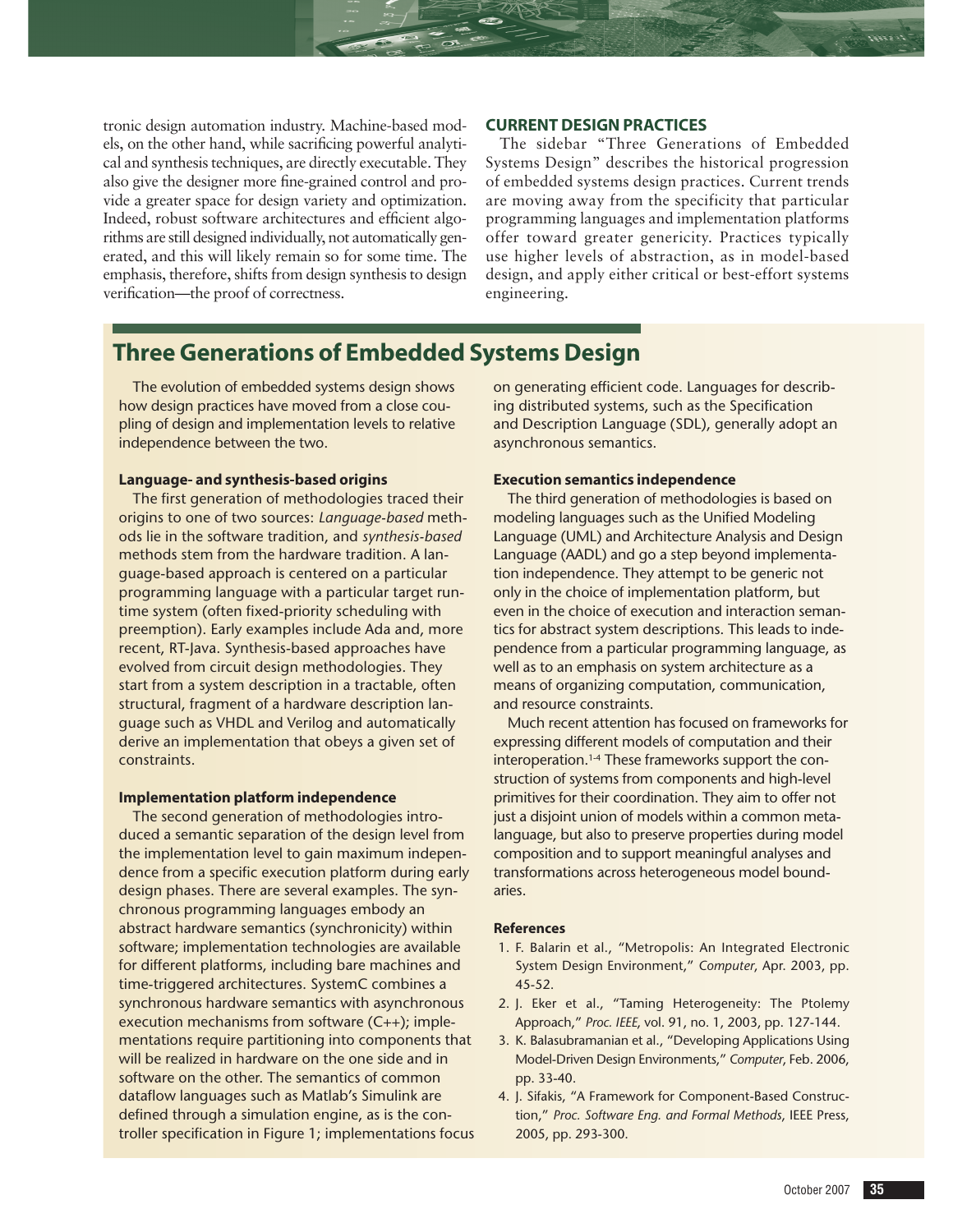#### **Model-based design**

The goal in any model-based design approach is to describe system components within a modeling language that does not commit the designer early on either to a specific execution and interaction semantics or to specific implementation choices.

Central to all model-based design is an effective theory of model transformations. Design often involves the use of multiple models that represent different system views at different granularity levels. Usually, design proceeds neither strictly top-down, from the requirements to the implementation, nor strictly bottom-up, by integrating library components, but in a less directed fashion, by iterating model construction, analysis, and transformation. Model transformation must preserve essential properties.

Some transformations can be automated; for others, the designer must guide the model construction.

The ultimate success story in model transformation is compilation theory. It is difficult to manually improve on the code a good optimizing compiler produces from computational models written in a high-level language.

On the other hand, code generators often produce inefficient code from equation-based models: They can compute the solutions of fixed-point equations or approximate them iteratively, but a designer must supply more efficient algorithmic insights and data structures.

For extrafunctional requirements, such as timing, the separation of human-guided design decisions from automatic model transformations is even less well understood. Indeed, engineering practice often relies on a trial-and-error loop of code generation, followed by test, followed by redesign. An alternative is to develop highlevel programming languages that can express reaction constraints, together with compilers that guarantee the satisfaction of reaction constraints on a given execution platform.6 Such a compiler must mediate between program-specified reaction constraints, such as time-outs, and the platform's execution constraints, typically provided as worst-case execution times.

#### **Systems engineering**

Today's systems engineering methodologies are either critical or best effort. Critical methods try to guarantee system safety at all costs, even when the system operates under extreme conditions. Best-effort methods try to optimize system performance (and cost) when the system operates under expected conditions. One views design as a constraint-satisfaction problem; the other views it as an optimization problem.

**Critical.** Critical systems engineering is based on conservative approximations of system dynamics and on static resource reservation. Tractable conservative approximations often require simple execution platforms, such as bare machines without operating systems and processor architectures that allow time predictability for code execution. Typical examples of such approaches are those used for safety-critical systems in avionics. In these systems, real-time constraint satisfaction is guaranteed on the basis of worst-case execution time analysis and static scheduling. The maximum necessary computing power is available at all times, and designers achieve dependability by using massive redundancy and statically deploying all equipment for failure detection and recovery.

The time-triggered architecture (TTA)<sup>7</sup> is an example of critical systems engineering. Developers use it for distributed real-time systems in certain safety-critical applications, such as brake-by-wire or drive-by-wire systems in

> cars. A TTA node consists of two subsystems: the communication controller and host computer. All communication among nodes follows a predetermined static schedule. Each communication controller has a message description list that determines at what point a node is allowed to send a message, and when it is ex-

pected to receive a message from another node. A faulttolerant clock synchronization protocol provides each node with global time ticks.

**Best effort.** Best-effort systems engineering is based on average-case, not worst-case, analysis and on dynamic rather than static resource allocation. It seeks the efficient use of resources, as in optimizing throughput or power, and is useful in applications that can tolerate some degradation or even temporary denial of service. Instead of the worst-case, or *hard*, requirements applied to critical systems, best-effort systems have *soft* quality-of-service (QoS) requirements, such as jitter and error rate in telecommunications networks. Hard deadlines must be met; soft deadlines can occasionally be missed. QoS requirements are enforced by adaptive scheduling mechanisms that use feedback to adjust some system parameters at runtime to optimize performance and recover from behavioral deviations.

Many networks and multimedia systems are examples of best-effort engineering. These systems often use control mechanisms that, under different workloads, provide different priorities to different users or data flows and, in that way, guarantee certain performance levels. Deviations from a nominal situation, such as accepted error or packet loss rate, guide the control mechanisms.

**Bridging the gap.** Critical and best-effort engineering are largely disjoint, since meeting hard constraints and making the best possible use of available resources work against each other. Critical systems engineering can lead to the underutilization of resources, best-effort systems engineering to temporary unavailability.

**Model-based design seeks independence from specific execution semantics or implementation choices.**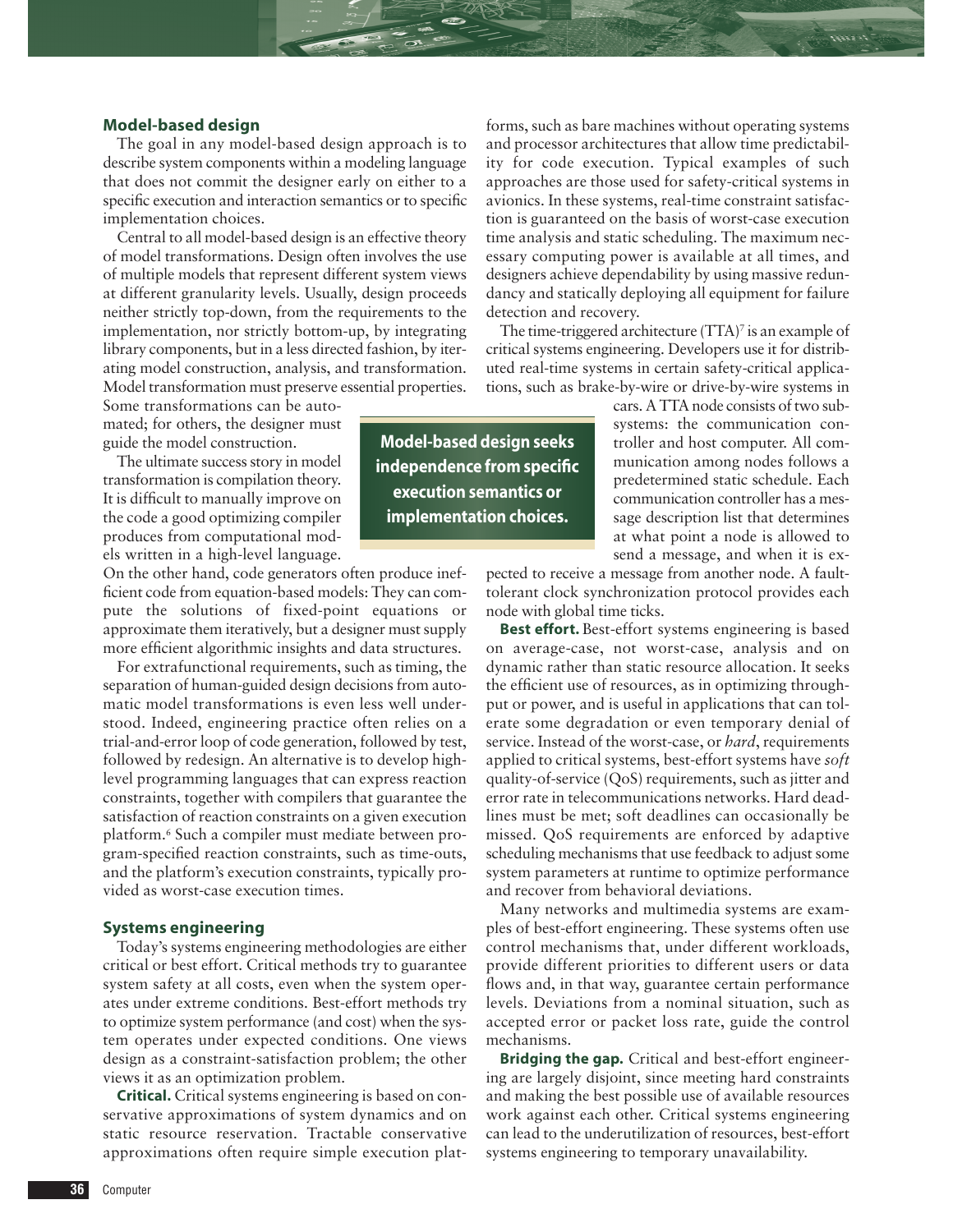We believe that the gap between the two approaches will continue to widen, as the uncertainties in embedded systems design increase. First, as embedded systems become more widespread, their environments are known less perfectly, with greater distances between worst-case and expected behaviors. Second, because of VLSI design's rapid progress, developers are implementing embedded systems on sophisticated, layered multicore architectures with caches, pipelines, and speculative execution. The ensuing difficulty of accurate worst-case analysis makes conservative, safety-critical designs ever more expensive, in both resource and design cost, relative to best-effort designs.

As the gap between critical and best-effort designs increases, partitioned architectures are likely to become

more prevalent. Partitions physically separate critical and noncritical system parts, letting each run in dedicated memory space during dedicated time slots. The result is a guarantee of minimal-level worst- and averagecase performance. Such designs can find support in the ever-growing computing power of system-on-chip and

network-on-chip technologies, which reduce communication costs and increase hardware reliability, thereby allowing more rational and cost-effective resource management. Corresponding design methodologies must guarantee a sufficiently strong separation between critical and noncritical components that share resources.

## **THE RESEARCH CHALLENGE**

Embedded systems design must deal even-handedly with

- computation and physical constraints,
- software and hardware,
- abstract machines and transfer functions,
- nondeterminism and probabilities,
- functional and performance requirements,
- qualitative and quantitative analysis, and
- Boolean and real values.

The solution is not simply to juxtapose analytical and computational techniques. It requires their tight integration within a new mathematical foundation that spans both perspectives. There must also be a way to methodically quantify tradeoffs between critical and best-effort engineering decisions.

In arriving at a solution, research must address two opposing forces—the ability to cope with heterogeneity and the need for constructivity during design. *Heterogeneity* arises from the need to integrate components with different characteristics. It has several sources and manifestations, and the existing body of knowledge is largely fragmented into unrelated models and corresponding results. *Constructivity* is the capacity for building complex systems from building blocks and glue components with known properties. It is achievable through algorithms, as in compilation and synthesis, as well as through architectures and design disciplines.

Heterogeneity and constructivity pull in different directions. Encompassing heterogeneity looks outward, toward the integration of multiple theories to provide a unifying view. Constructivity looks inward, toward developing a tractable theory for system construction. Since constructivity is most easily achieved in restricted settings, a scientific foundation for embedded systems design must provide a way to intelligently balance and trade off both ambitions.

Finally, the resulting systems must not only meet func-

tional and performance requirements, they must also do so robustly. Robustness includes resilience and measured degradation in the event of failures, attacks, faulty assumptions, and erroneous use. Ensuring robustness is, in our view, a central issue for the embedded systems design discipline.

**Coping with heterogeneity**

Systems designers deal with a variety of components from many viewpoints. Each component has different characteristics, and each viewpoint highlights different system dimensions. Such complexity gives rise to two central problems. One is how to compose heterogeneous components to ensure their correct interoperation; the other is how to transform and integrate heterogeneous viewpoints during the design process. Superficial classifications distinguish hardware and software components, or continuous-time (analog) and discrete-time (digital) components, but heterogeneity has two more fundamental sources: the composition of subsystems with different execution and interaction semantics, and the abstract view of a system from different distances and perspectives.

**Execution and interaction semantics.** At one extreme of the semantic spectrum are fully synchronized components, which proceed in lockstep with a global clock and interact in atomic transactions. Such a tight component coupling is the standard model for most synthesizable hardware and for synchronous real-time software. The synchronous model considers a system's execution as a sequence of global steps. It assumes that the environment does not change during a step, or equivalently, that the system is infinitely faster than its environment. In each execution step, all system components contribute by executing some quantum of computation. The synchronous execution paradigm, therefore, has a built-in strong assumption of fairness: In each step all components can move forward.

October 2007 **37**

**There must be a way to quantify tradeoffs between critical and best-effort engineering decisions.**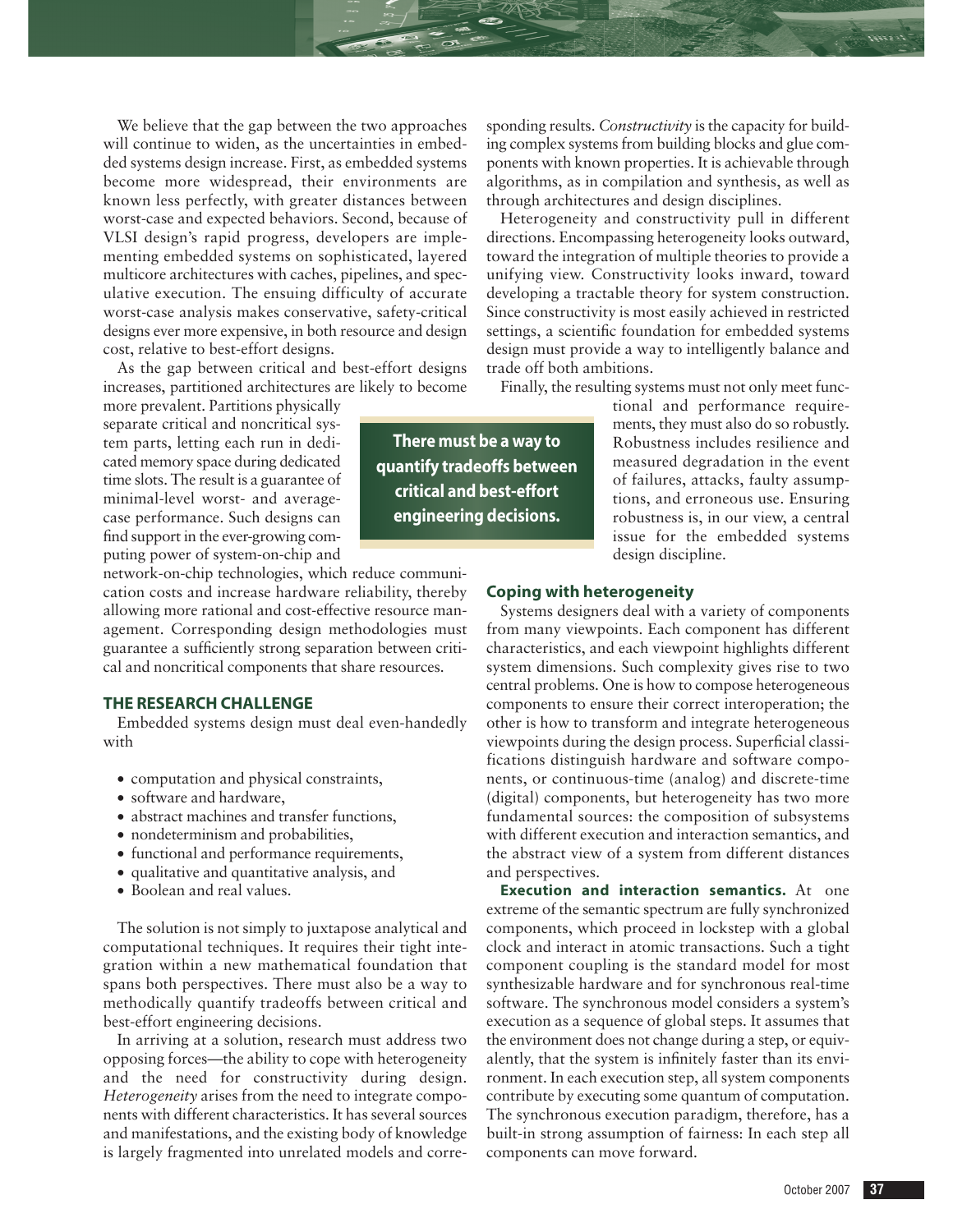At the other extreme are completely asynchronous components, which proceed at independent speeds and interact nonatomically. Such a loose component coupling is the standard model for multithreaded software. The lack of built-in mechanisms for sharing computation among components can be compensated through scheduling constraints, such as priorities and fairness, and through interaction mechanisms, such as messages and shared resources. Between the two extremes are a variety of intermediate and hybrid models. The fragment of the Ariane 5 rocket flight controller specification in Figure 2 uses both synchronous interaction through function calls and asynchronous interaction through message passing.

**Abstraction levels and viewpoints.** System design involves the use of system models that have varying degrees of detail and are related to each other in an abstraction or refinement hierarchy. Heterogeneous abstractions, which relate diverse model styles, are often the most powerful. A notable example is the

Boolean-valued gate-level abstraction of real-valued transistor-level models for circuits. In embedded systems, a key abstraction relates application software to its implementation on a given platform. Application software refers to real time through reaction constraints, such as time-outs. The application code running on a given platform is subject to real-time implementation constraints, such as worst-case execution times. It is possible to model both as dynamic systems that are specified, for example, by timed or hybrid automata, but formal refinement relations between such automata are both unnecessarily precise and prohibitively expensive.

Another cause of heterogeneity in abstractions is the use of different viewpoints, such as computational or analytical perspectives. Heterogeneous models also arise when representing different extrafunctional system dimensions, such as timing, power consumption, and fault tolerance. In certain settings, these dimensions might be tightly correlated; in others, these dimensions might allow independent solutions.

## **Achieving constructivity**

The system construction problem is basically "Build a system that meets a given set of requirements from a given set of building blocks." This problem is at the root of systems design activities such as modeling, architecting, programming, synthesis, upgrading, and reuse. Because a general formulation of the problem is intractable, the goal must be limited to practical success in common scenarios. The main obstacle to reaching this goal is scalability, which is rarely achievable through algorithmic verification and synthesis techniques alone. It requires a combination of two fundamental techniques: compositionality—design rules and disciplines for building correct systems from correct components and the use of architectures and protocols that ensure global system properties.

**Compositionality.** Correct-by-construction bottomup design is based on component interfaces and noninterference rules. A well-designed *interface* exposes exactly the component information needed to check for composability with other components. In a sense, an interface formalism is a type theory for component composition.8 Recent trends have been toward rich interfaces, which expose not only functional but also extrafunctional component information, such as resource consumption levels. The composition of two or more

interfaces then specifies the combined resources consumed by putting together the underlying components.

A *noninterference* rule guarantees that all essential component properties are preserved during system construction. However, often the requirements for different resources are interdependent, as in timeliness

and power efficiency. In such cases, concerns cannot be completely separate, and construction methods must meet multiple requirements.

**Architectural properties.** Correct-by-construction top-down design is based on the preservation of architectural properties through refinement—ideally, the independent refinement of different components. Scalable, lightweight analyses exist for very specific architectures and properties. TTAs, for example, ensure timely and fault-tolerant communication for distributed real-time systems; a token-ring protocol guarantees mutual exclusion for strongly synchronized processes that are connected in a ring. It is essential to study the interplay between architectures and properties in more general terms.

#### **Ensuring robustness**

A robust system maintains certain performance levels even under circumstances that deviate from the normal operating environment. Such deviations can include extreme input values, platform failures, malicious attacks, wrong modeling assumptions, and human error. Consequently, robustness requirements include a broad spectrum of properties, such as safety (resistance to failures), security (resistance to attacks), and availability. Robustness cuts across all design activities and influences all design decisions in system construction. System security, for example, must account for software and hardware architectures, information treatment—such as encryption, access, and transmission—and programming disciplines.

In dynamic systems, robustness can be formalized as continuity, so that small perturbations of input values

**Scalable design techniques require rules for building correct systems from correct components.**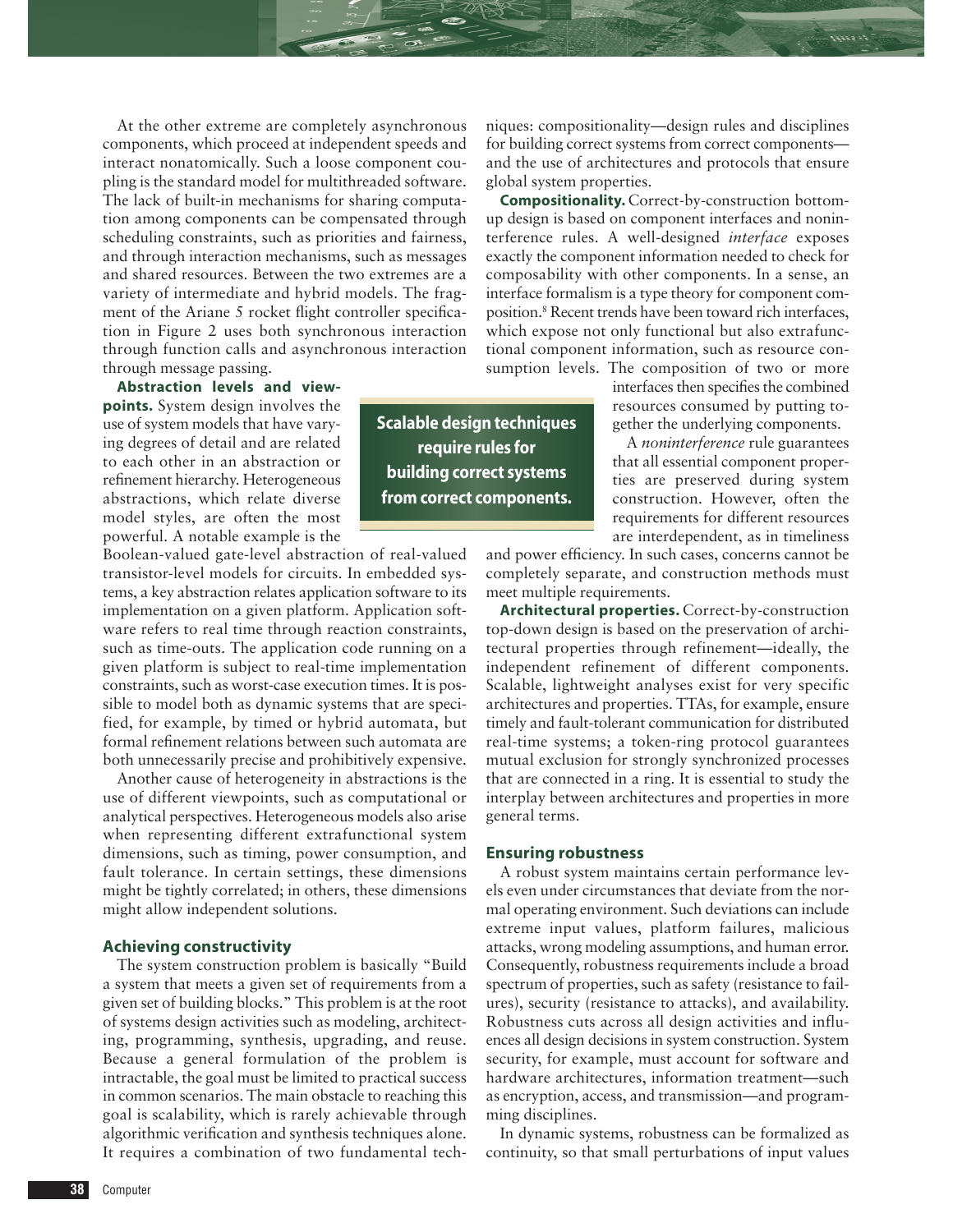cause small perturbations of output values. No such formalization is available for discrete systems, where the change of a single input or state bit can lead to a completely different output behavior. Therefore, in computer science, redundancy is often the only solution for building reliable systems from unreliable components.

There is a critical need for theories, methods, and tools that support the construction of robust embedded systems without forcing designers to resort to such massive, expensive over-engineering. Continuity might be achievable in fully quantitative models, where quantitative information expresses not only probabilities, time, and other resource-consumption levels, but also functional characteristics. For example, if the interest is in mean time to

failure, not the Boolean-valued possibility or impossibility of failure, designers should be able to build continuous models, in which small changes in certain parameters induce only small changes in the failure rate.

# **THE EDUCATION CHALLENGE**

Embedded systems are not central

to the computer science curriculum or to the electrical engineering or computer engineering curricula. When embedded computing is taught at all, it is often as a project course that emphasizes tinkering with sensors and actuators, not as an engineering discipline with a solid scientific foundation. A commendable exception is the recent textbook by Edward Lee and Pravin Varaiya,<sup>9</sup> which attempts a bicultural education of freshmen in both computer science and electrical engineering. The text goes beyond traditional bicultural education, which covers both software and hardware. Rather, it combines computational and analytical thinking.

The lack of adequately trained bicultural engineers impacts industrial practice, creating fragmentation, inefficiencies, and difficulties in communication and sharing experiences within a company. For example, aeronautics and space engineering—two closely related fields that address similar problems—use different methodologies, design flows, and tools for reasons that seem more cultural than technical.<sup>10</sup> Often, engineers untrained in software abstractions or control theory are asked to architect complex embedded systems that critically rely on both disciplines.

The lack of a common cultural background also results in fragmented research. Different communities use different terminologies. Even commonly used terms such as "timed" and "untimed" or "synchronous" and "asynchronous" do not have the same meaning across communities. This is a circular phenomenon: The teachers do not understand each other, so neither do the students. Conferences are separate, communities do not interact, and papers do not have the desired impact.

The educational system has significant inertia and will

**The lack of adequately trained bicultural engineers causes fragmentation and inefficiencies in industry.**

take time to adapt to evolving industrial and cultural needs. It is particularly difficult to gather specialists who are spread among several university departments to design and implement new curricula. We recommend, at a minimum, exposing computer science students to both computational and analytical thinking and corresponding approaches to embedded systems design. Another near-term goal should be to define and distribute a computer science reference curriculum with an optional track for specializing in embedded systems. The curriculum can serve as a basis for certifying courses and materials.

> A dvances in hardware components technology are creating an enormous potential for the widespread application of embedded systems in all economic sectors, but without some well-grounded design paradigm, society cannot fully benefit from this potential. Unfortunately, many groups and the public at large fail to grasp the importance of

embedded software. Unlike many innovations, such as the Web, that are tangible and thus well known and appreciated, embedded systems are visible only through the improved function and performance of devices and products. Indeed, the more seamlessly embedded computers and software are integrated into the products and the less often they fail, the less visible they are. It is thus important to raise awareness about how vital embedded computing is to society.

**What is needed in research?** A first step would be to derive a mathematical basis for systems modeling and analysis that integrates both abstract-machine models and transfer-function models. Such a theory could unite two sets of practices: those from critical systems engineering that guarantee hard requirements and those from best-effort systems engineering that optimize performance. From there, the theory, methodologies, and tools must

- encompass heterogeneous execution and interaction mechanisms for system components,
- provide abstractions that isolate the design subproblems requiring human creativity from those that can be automated,
- scale by supporting compositional, correct-by-construction techniques, and
- ensure the robustness of the resulting systems.

This effort is a true Grand Challenge, demanding departures from the prevailing views on both hardware and software design, but if successful, it will substantially reduce the cost and increase the quality of tomorrow's embedded infrastructure.